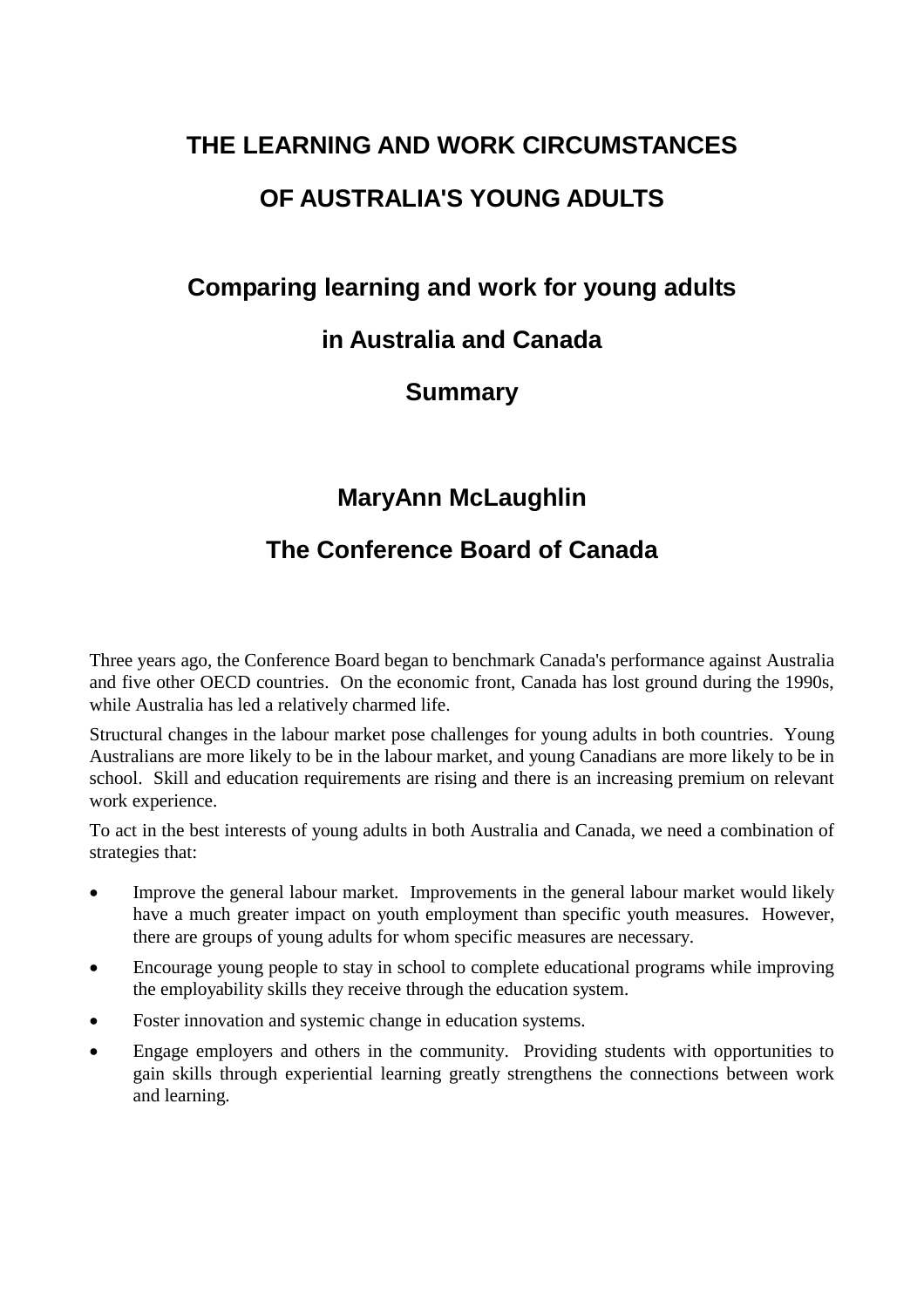# **Comparing learning and work for young adults in Australia and Canada**

**MaryAnn McLaughlin The Conference Board of Canada**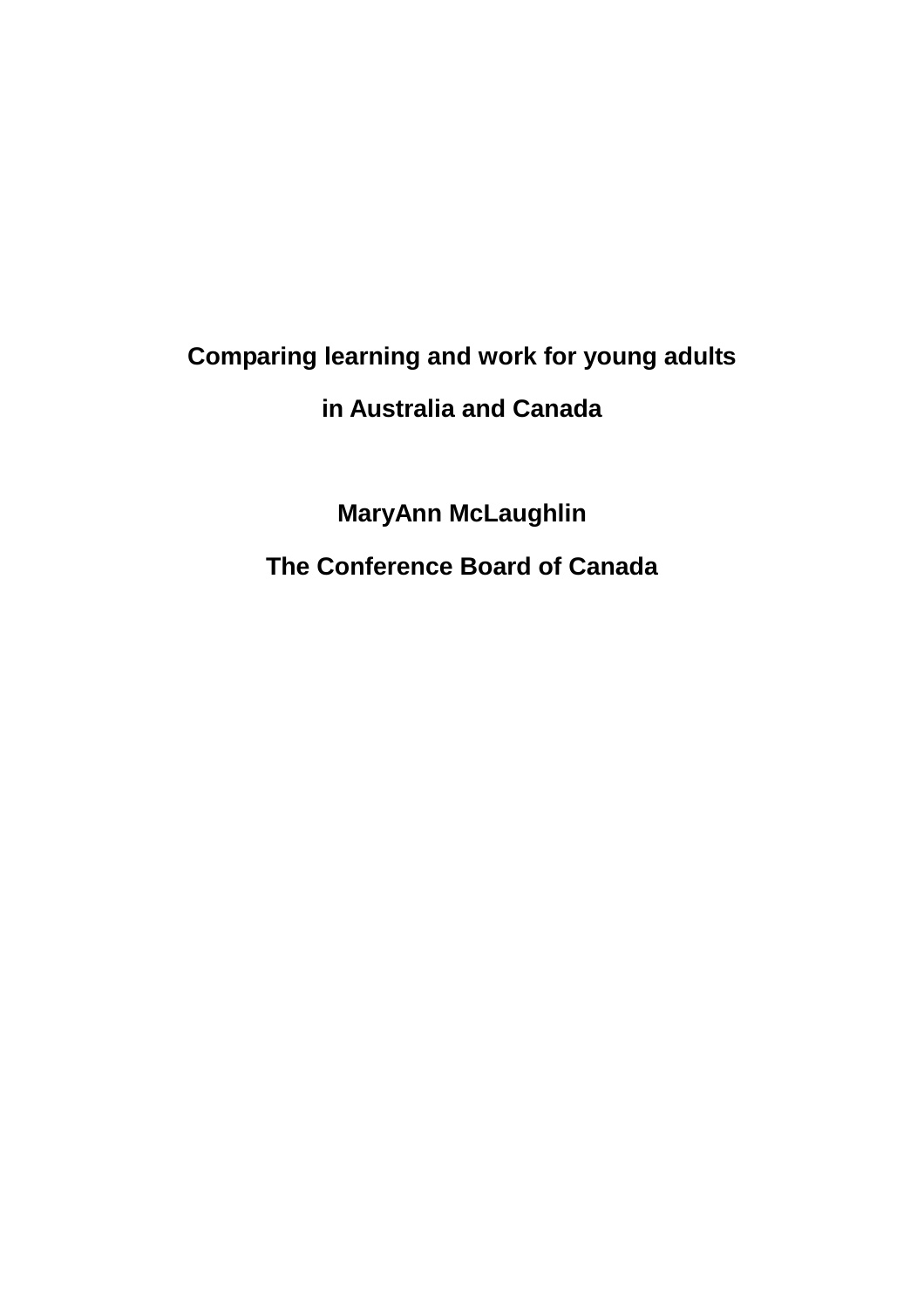## **Contents**

| Introduction                                                           | 1  |
|------------------------------------------------------------------------|----|
| The social and economic context                                        | 2  |
| The Canadian educational context                                       | 3  |
| The labour market for young adults                                     | 5  |
| Unemployment                                                           | 6  |
| Investment in education                                                | 7  |
| The influence of schooling on young adult life                         | 9  |
| Are we equipping young adults with an appropriate skills base?         | 11 |
| Literacy skills are not high enough                                    | 11 |
| Science and mathematics test results are modest                        | 11 |
| Science and technology still account for only 17 per cent of graduates | 12 |
| More women are graduating in technology subjects—they will get the     | 13 |
| jobs                                                                   |    |
| Managing scarce skills is a priority                                   | 15 |
| What do young workers think?                                           | 15 |
| Young adults are optimistic and willing to take responsibility         | 16 |
| Where the jobs are being created                                       | 16 |
| Conclusion and implications                                            | 17 |
| References                                                             | 18 |

# **Figures**

| Figure 1: Participation, employment and unemployment rates |  |  |  |
|------------------------------------------------------------|--|--|--|
|------------------------------------------------------------|--|--|--|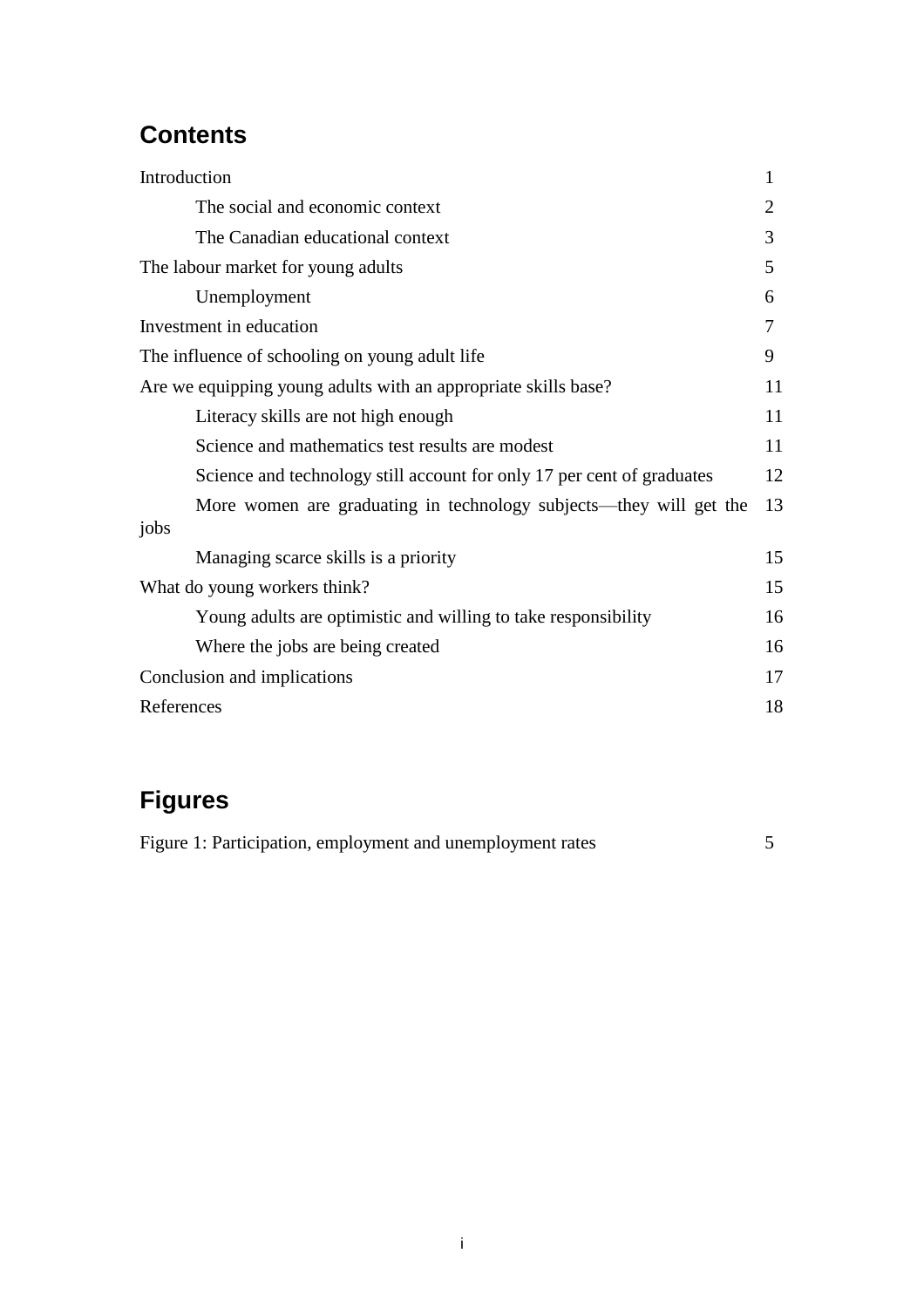## **Tables**

| Table 1: Real GDP growth rates, Canada and Australia, 1991-1999                                                                    | 3  |
|------------------------------------------------------------------------------------------------------------------------------------|----|
| Table 2: Unemployment rates for 15-19 and 20-24 year-olds, percentage, 1994                                                        | 6  |
| Table 3: Education enrollment, Australia and Canada, percentage, 1995                                                              | 8  |
| Table 4: Full time enrollment of students aged 18-21, 22-25, post-secondary 8<br>education, Australia and Canada, percentage, 1995 |    |
| Table 5: Completed education, 25-64 year olds, Australia and Canada, 9<br>percentage, 1995                                         |    |
| Table 6: Education attainment and labour force participation rates, 25-64 year 9<br>olds, Australia and Canada, percentage, 1995   |    |
| Table 7: Education attainment and unemployment rates, 25-64 year olds, 10<br>Australia and Canada, percentage, 1995                |    |
| Table 8: Education and labour market situations of 1990 graduates in 1995, 10<br>percentage                                        |    |
| Table 9: University degrees awarded by subject area, percentage                                                                    | 13 |
| Table 10: University graduates aged 20-29 by field of study, 1986-96, Canada                                                       | 14 |
| Table 11: Youth share of employment by age of firm                                                                                 | 17 |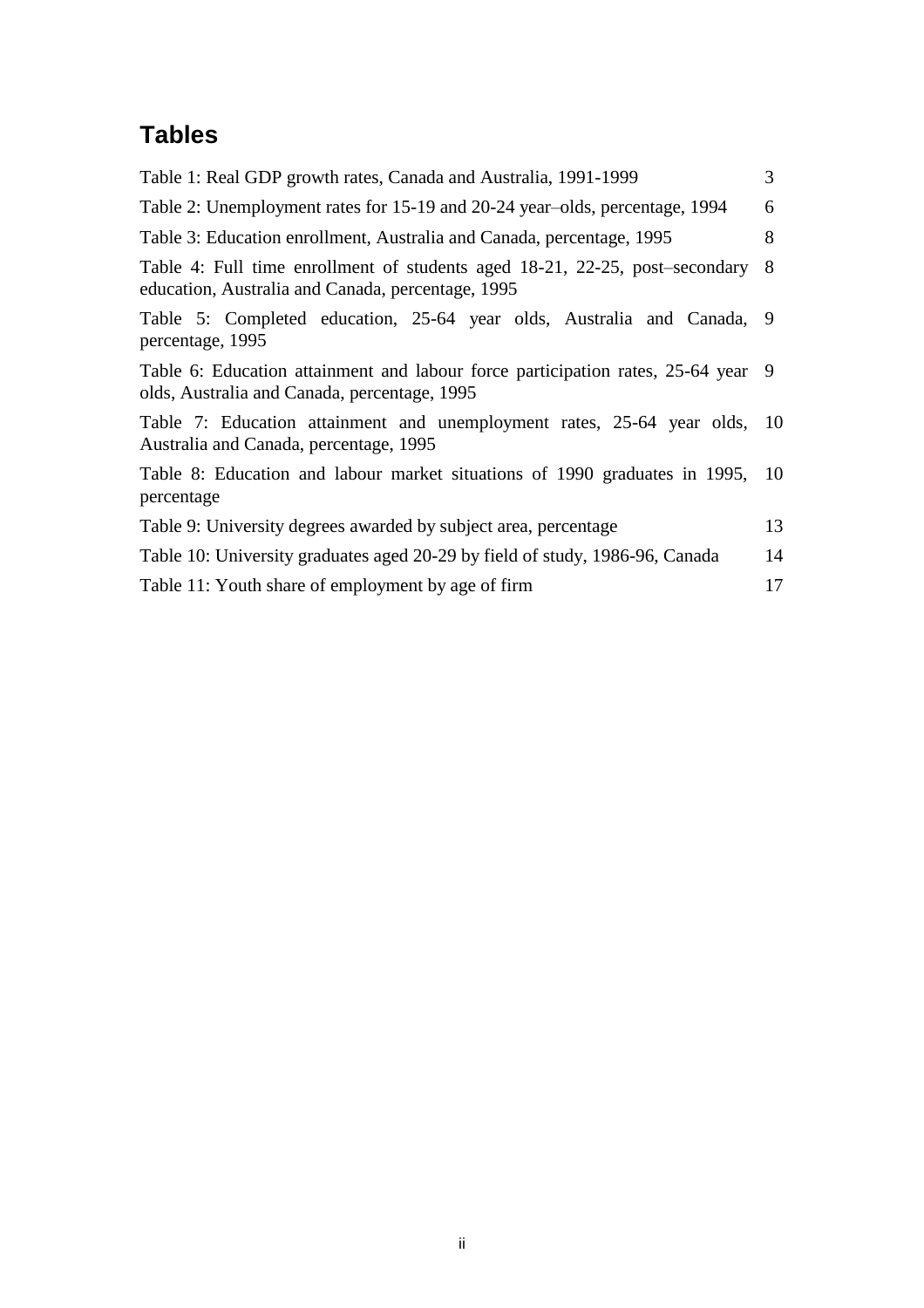### **Introduction**

 $\overline{a}$ 

Very few countries can match the high quality of life that Australia and Canada enjoy. Our success is rooted in our well–educated workforces, our world–class resource bases and our status as trading nations.

And yet, young adults in both Australia and Canada face big challenges as they move into the world of work. Globalization of the economy and rapid changes in technology have had dramatic effects on the skills they need, the types of jobs available and their future prospects.

This paper set out to compare realities and risks for young adults in our two countries. It touches on four areas explored in depth in the papers prepared by Australian researchers: the labour market for young adults; investment in education; the influence of school; and what young adults think.

Most of the information for this comparison is taken directly from The Conference Board of Canada's annual review of Canada's performance and potential.<sup>1</sup> That report is prepared by numerous Conference Board research staff under the direction of Dr. James Frank, Chief Economist. Additional data and points of view are drawn from a variety of sources listed at the end of this paper.

All sources provide an overwhelming collection of statistics. After sorting through the numbers from Canada and from preliminary drafts of the Australian papers in this report, what do we know? If my children had grown up in Australia rather than Canada, how might their lives be different today?

- The economic outlook for Australia is better than it is for Canada.
- Young Australians are more likely to be in the labour force. Labour force participation is 82.5 per cent for young Australians (20-24 years old), compared with 75 per cent for young Canadians.
- Young Canadians are 50 per cent more likely than young Australians to be enrolled full–time in a post–compulsory education program.
- Young Australians are more likely to be in a post–compulsory education program in the science and technology areas where the current marketplace demand is high. In 1997, 56% of Canadian university degrees were in the humanities, compared with 38% of Australian university degrees.
- Young Canadians are more likely to be unemployed in the short–term than young Australians. However, in the long–term, they are more likely to be employed. The reason is that Canadian youth are more likely to 'shop around' for their first jobs, or take up temporary, low paying jobs until they get a good first job.
- Young Canadians are more likely to drop back into school during this period of their lives. Even if they already have a university degree, they would likely go

 $<sup>1</sup>$  The Conference Board's review compares the performance and potential of 7 OECD countries,</sup> including Australia and Canada. One of the limitations for this paper is that some of the data are from 1994 or 1995, whereas Australian researchers are using more recent data. Any errors or omissions are the responsibility of the author.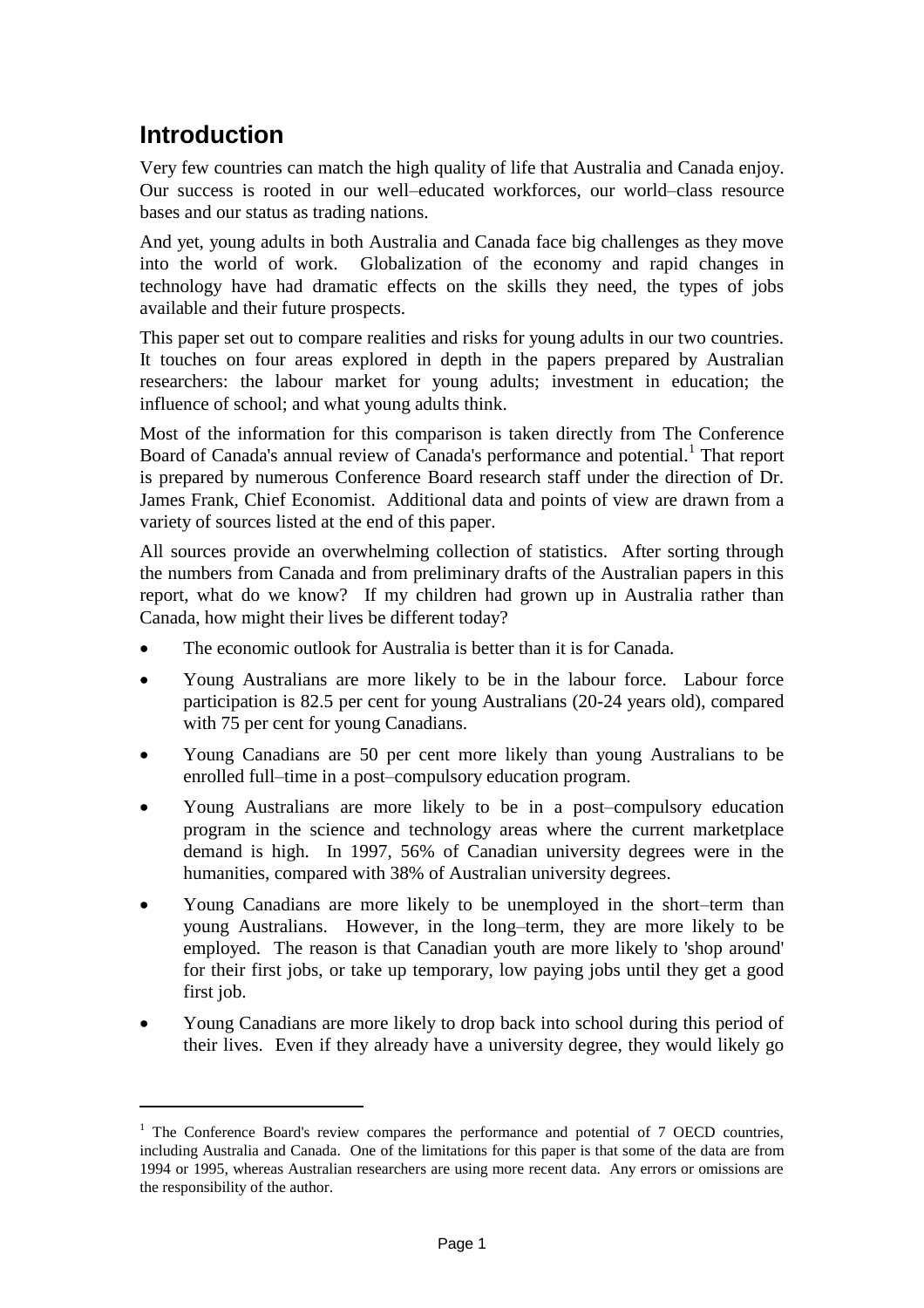to college which will provide them with specific job skills training (as opposed to university) if they cannot get a job.

### **The social and economic context**

Canada's 30 million people occupy a land area roughly 30 per cent larger than Australia. About 90 per cent of Canadians live and work within 150 kilometres of the United States border, and 80 per cent of our exports go to our powerful southern neighbour.

Not surprisingly, Canadians are strongly influenced by American media, trends and values. At the same time, we have a strong sense of regional identity and entitlement, which, combined with political uncertainty, can get in the way of any national approaches to solving the kinds of problems that young adults face in learning and work.

Historically, jobs in Canada have been mainly in the natural resource and manufacturing sectors. In recent years economic restructuring and technological advances have led to growth in the service sector where high–end jobs depending on innovation and knowledge pay well, and low–end jobs do not. One consequence is a polarization in earnings for all workers, including young adults.

The form of employment is also changing. Non–standard work involving part–time work, short–tenure jobs and self employment accounted for 31.7 per cent of jobs in 1997. Full–time, long–tenure self employment accounted for one third of net job creation between 1992 and 1997.

While employment growth rates in Canada are among the highest in the OECD, unemployment is still a serious issue. The unemployment rates for all groups, including youth and young adults, tends to rise from west to east, reaching a high for youth of 29.0 per cent in Newfoundland. In some rural and northern communities, the unemployment rate can be as high as 95 per cent.

One measure for tracking economic performance is the gross domestic product (GDP). Table 1 shows the real GDP growth rates for Canada and Australia from 1991, with forecasts for 1998 and 1999.

Australia's economic performance on this measure is consistently better, except for 1997. The Conference Board sees Australia as well–positioned in Asia to take advantage of the huge markets there—despite the problems just now—and the future as bright, mainly because of Australia's closeness to these large markets and its huge natural resource base.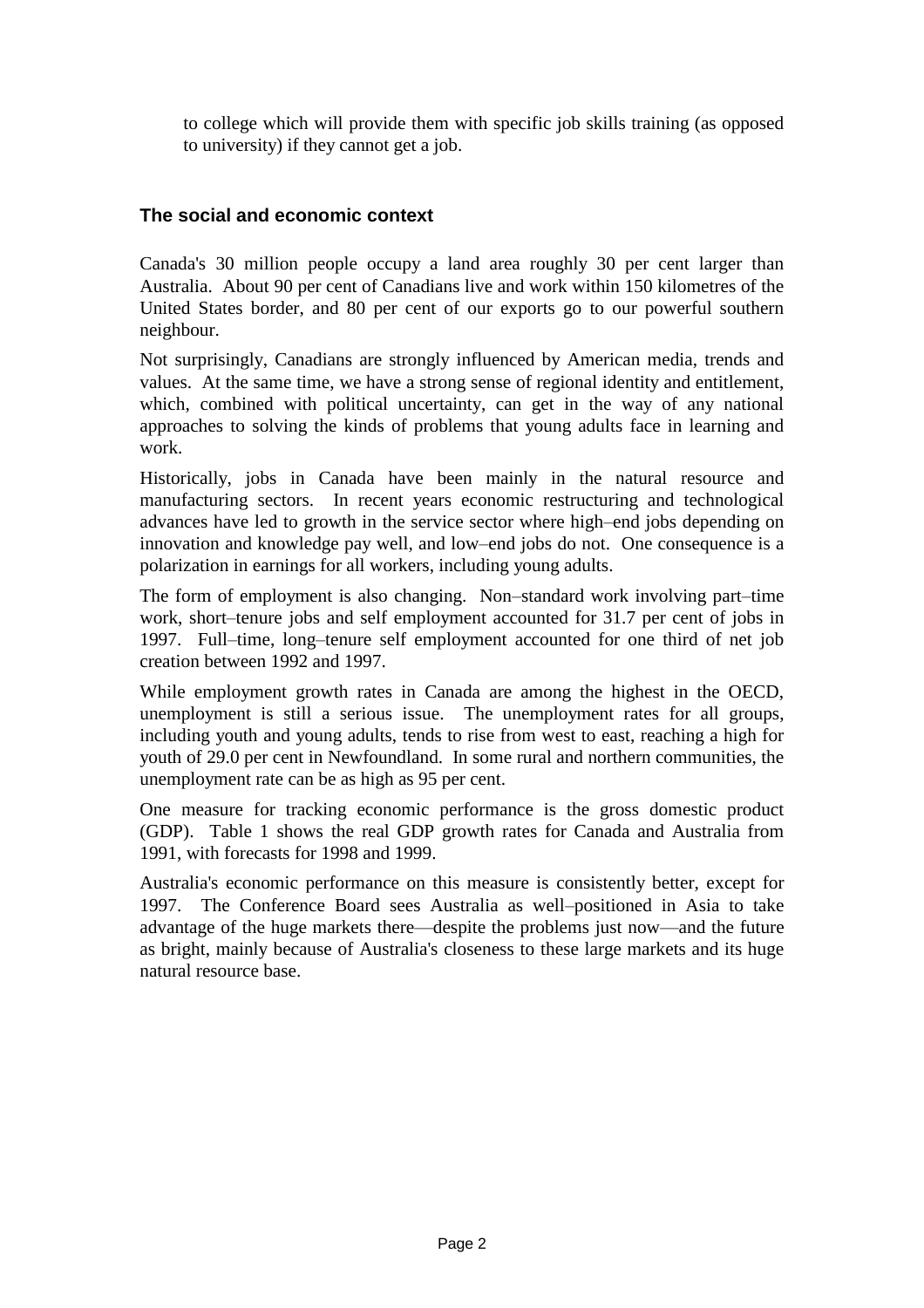| $^\mathrm{+}$ | Canada  | Australia |
|---------------|---------|-----------|
| 1991          | $-1.8$  | $-1.3$    |
| 1992          | $0.8\,$ | 2.7       |
| 1993          | 2.2     | 3.9       |
| 1994          | 4.1     | 5.4       |
| 1995          | 2.3     | 4.1       |
| 1996          | 1.5     | 3.7       |
| 1997          | 3.7     | 2.7       |
| 1998f         | 2.9     | 3.1       |
| 1999f         | 2.4     | 2.8       |
|               |         |           |

#### **Table 1: Real GDP growth rates, Canada and Australia, 1991-1999**

Sources: The Conference Board of Canada (1998, p.24);

OECD Economic Outlook (1998); Consensus Forecasts (March 1998)

### **The Canadian educational context**

Education in Canada is the closely guarded responsibility of the 10 provinces and 2 territories. (This will increase to 13 jurisdictions in 1999, with the establishment of the new Inuit territory, Nunavet.) Each has developed its own educational structures and institutions that reflect regional as well as linguistic and religious differences guaranteed under the Constitution.

Education is compulsory from the ages of six or seven to sixteen. In most jurisdictions, education begins with kindergarten for five–year–olds, followed by elementary school which lasts up to eight years. Secondary school continues from the end of elementary education through the  $12<sup>th</sup>$  year, with the exception of Quebec, where it ends at Grade 11, and Ontario, which still has an extra year beyond Grade 12 to prepare students for university. Most secondary schools offer a mix of academic and vocational courses, but the vocational courses are declining in most jurisdictions. There are about 16,000 elementary and secondary schools across Canada, serving more than 5 million elementary and secondary school students. Private school enrollments account for 5 per cent of the elementary–secondary total.

Following secondary school, students can continue their studies at one of the 200 community colleges which offer technical programs, one of 77 universities which offer academic and professional programs, or a wide range of adult education facilities and private post–secondary training institutions. In Quebec, students go from secondary school to general and vocational colleges where they follow either a two– year pre–university program or a three–year technical program. Some jurisdictions have developed transfer programs between colleges and universities, but transfers among the various institutions even within jurisdictions remains a very serious issue.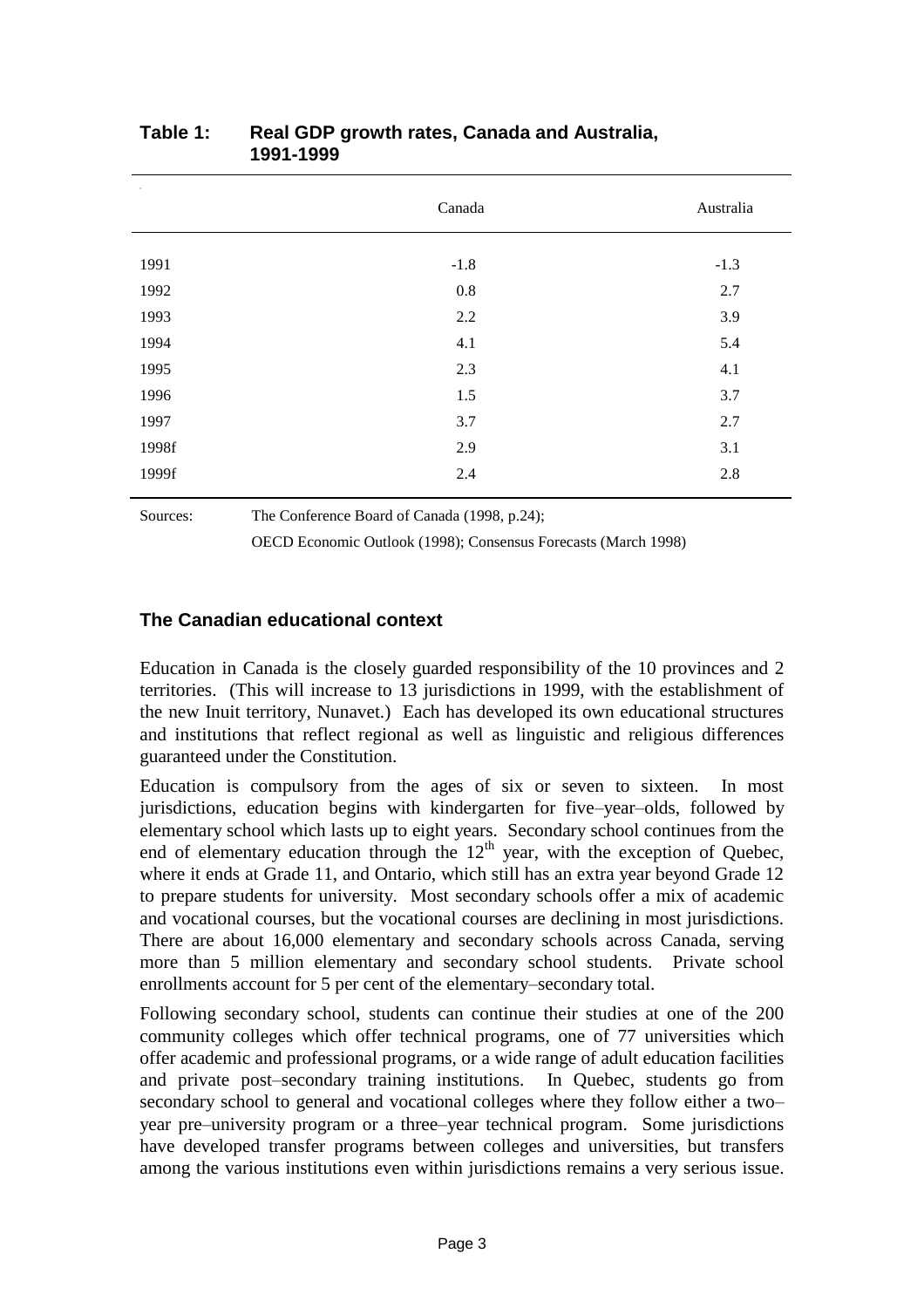There are about 400,000 college students and 600,000 university students and these numbers continue to increase. Women account for 53 per cent of the total full–time enrollment.<sup>2</sup>

Vocational training is offered in a variety of venues, including secondary schools, specialized trade schools, private institutions, community colleges and education services offered by school boards and governments. There are about 300,000 students enrolled in trade and vocational programs, reflecting, in part, the image problem for these areas of study in Canada.

Canada has been one of the highest spenders for education among the OECD countries. The resources devoted to education per student have been rising for many years, peaking in real terms at about C\$7,000 per student in 1992, having risen 100 per cent since the early 1970s. The deficit–fighting crunch of the 1990s slowed this expansion and drove the amount down to C\$45 billion, or about 5.2 per cent of GDP in 1997-98. This support for the education system is distributed as: 61 per cent for the elementary–secondary sector, 7 per cent for colleges, 20 per cent for universities and 11 per cent for vocational training.

Underlying the size of the public commitment to education spending is the fact that the population attending school will be falling as a share of Canada's population over the next decade. By 2004-05 it will be about 20.5 per cent, much lower than the 24.5 per cent 20 years ago or the 30.5 per cent 30 years ago.

Declining school age populations will present both a challenge and an opportunity for Canada. The challenge will arise because less infrastructure and staff will be required in traditional systems of education. The opportunity will be to maintain current spending, redirect it into such areas as adult literacy and retraining, early childhood education or increased emphasis on the sciences, trades and technology.

 $\overline{a}$ 

 $2^2$  See OECD, 1998, for an excellent summary of transition options in Canada.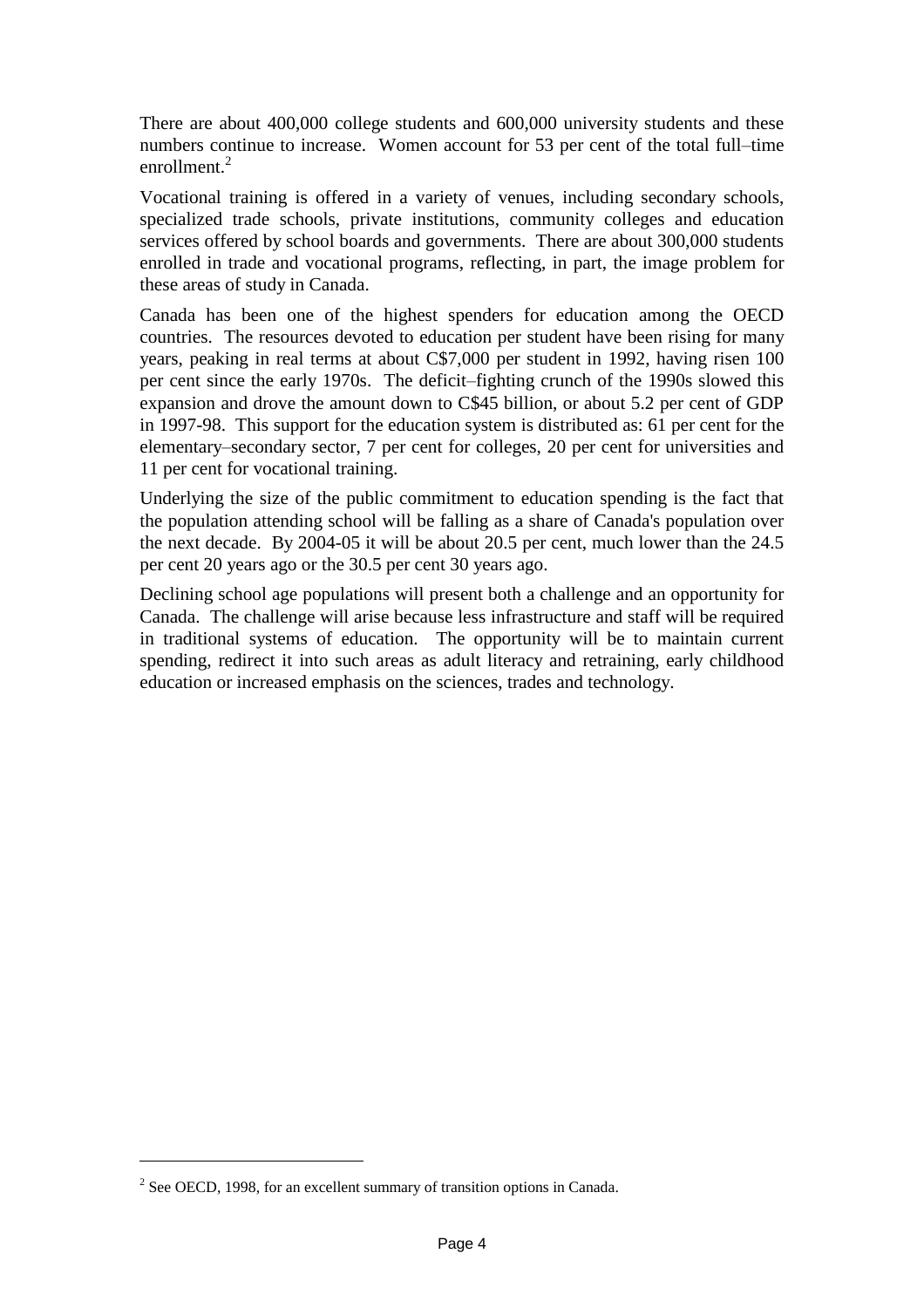### **The labour market for young adults**

In Canada in 1997, there were 2 million young adults aged 20-24 years, down from 2.3 million young adults in 1987. The majority of these young adults—75 per cent were part of the Canadian labour force. This is down from a decade ago for both students and non–students, and is a lower labour force participation rate than in Australia where 82.5 per cent of young adults either held jobs or were actively seeking work in July  $1998<sup>3</sup>$ .



**Figure 1: Participation, employment and unemployment rates**

Figure 1 shows labour force participation rate, full–and part–time employment, and unemployment rates for young Canadians for the period 1980 to 1997.

Over 80 per cent of the fall in labour force participation by young adults in Canada is accounted for by young people who are deferring entry into the labour force to pursue higher education. They are staying in school longer and a higher percentage are going on to post–secondary studies—85 per cent of young Canadians now are likely to complete secondary school by the age of 20. Of these, eventually 40 per cent go to university and another 30 per cent go to community college.

The proportion of youth who combined part–time work and full–time school increased sharply between 1976 and 1990. Since then, the proportion of students between 15 and 19 who are working has fallen sharply, while the proportion of young

 $\overline{a}$ 

<sup>&</sup>lt;sup>3</sup> See paper by Adriana VandenHeuvel and Mark Wooden.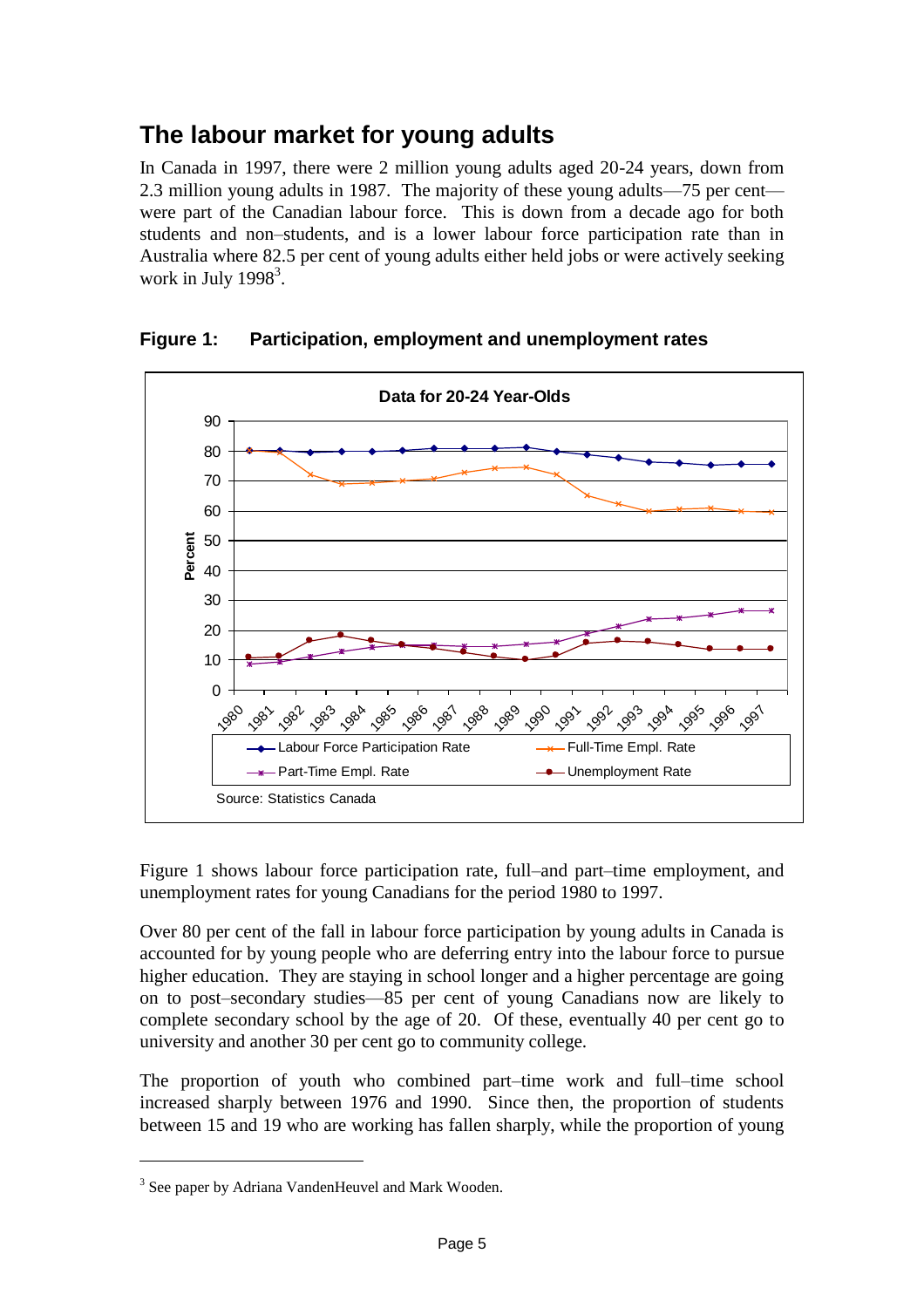adults has remained relatively constant. The 20-24 age group are more likely to be working to finance their education and gain work experience. They also work longer hours than the younger group.

### **Unemployment**

It is clear that as goes the overall job market, so goes the youth job market, with one major exception implied by the drop in labour market participation the 1990s. Young people are somewhat more 'flexible' in their lives. When jobs are scarce, they drop out of the labour market, their participation rate falls, and they 'drop in' to school. College students are particularly likely to drop in when the job market is tight.

At the current unemployment rate of 15.9 per cent, there are about 400,000 unemployed young Canadians between 15 and 24 years old. During the school year, more than one third of unemployed youth are students looking for part–time work. While 75 per cent of these unemployed students are under 20 years of age, the remainder are older students who are more likely to be looking for work to finance their education. The unemployment rate for non–student young adults is about 17 per cent, and for students 20-24, the rate is about 11 per cent.

While Canadian long–term unemployment data are only available for 15-24 year– olds, as compared to Australia's data for 15-19 year–olds and 20-24 year–olds, the rates are much lower for Canadians. The numbers are similar for young people in the U.S., suggesting that North American youth shop around for jobs. Whether this is by choice or because more stable employment is unavailable is not clear.

| Country             |                      |                  | Men            |                  |                | Women               |                |                  |
|---------------------|----------------------|------------------|----------------|------------------|----------------|---------------------|----------------|------------------|
|                     | Long $&$ short term* |                  |                | Long term only   |                | Long $&$ short term |                | Long term only   |
|                     | 15-19<br>yrs         | $20 - 24$<br>yrs | $15-19$<br>yrs | $20 - 24$<br>yrs | $15-19$<br>yrs | $20 - 24$<br>yrs    | $15-19$<br>yrs | $20 - 24$<br>yrs |
| Australia<br>Canada | 19.2<br>20.9         | 15.4<br>17.1     | 15.8           | 32.5<br>7.2      | 21.5<br>16.8   | 12.1<br>12.8        | 20.4           | 39.0<br>8.4      |

### **Table 2: Unemployment rates for 15-19 and 20-24 year–olds, percentage, 1994**

Source: OECD Employment Outlook, 1996

Note: Long term unemployment lasts one year or longer

Canada has long term unemployment rates for 15-24 year olds only

Level of education makes a significant difference in the unemployment rate. In Canada, the unemployment rate for high school graduates with further education and training age 20 to 24 in 1996 was 10.8 per cent; for young graduates without further training, it was 12.9 per cent. For high school leavers, the unemployment rate was 27 per cent, with the rate for young women nearly double the rate for young men.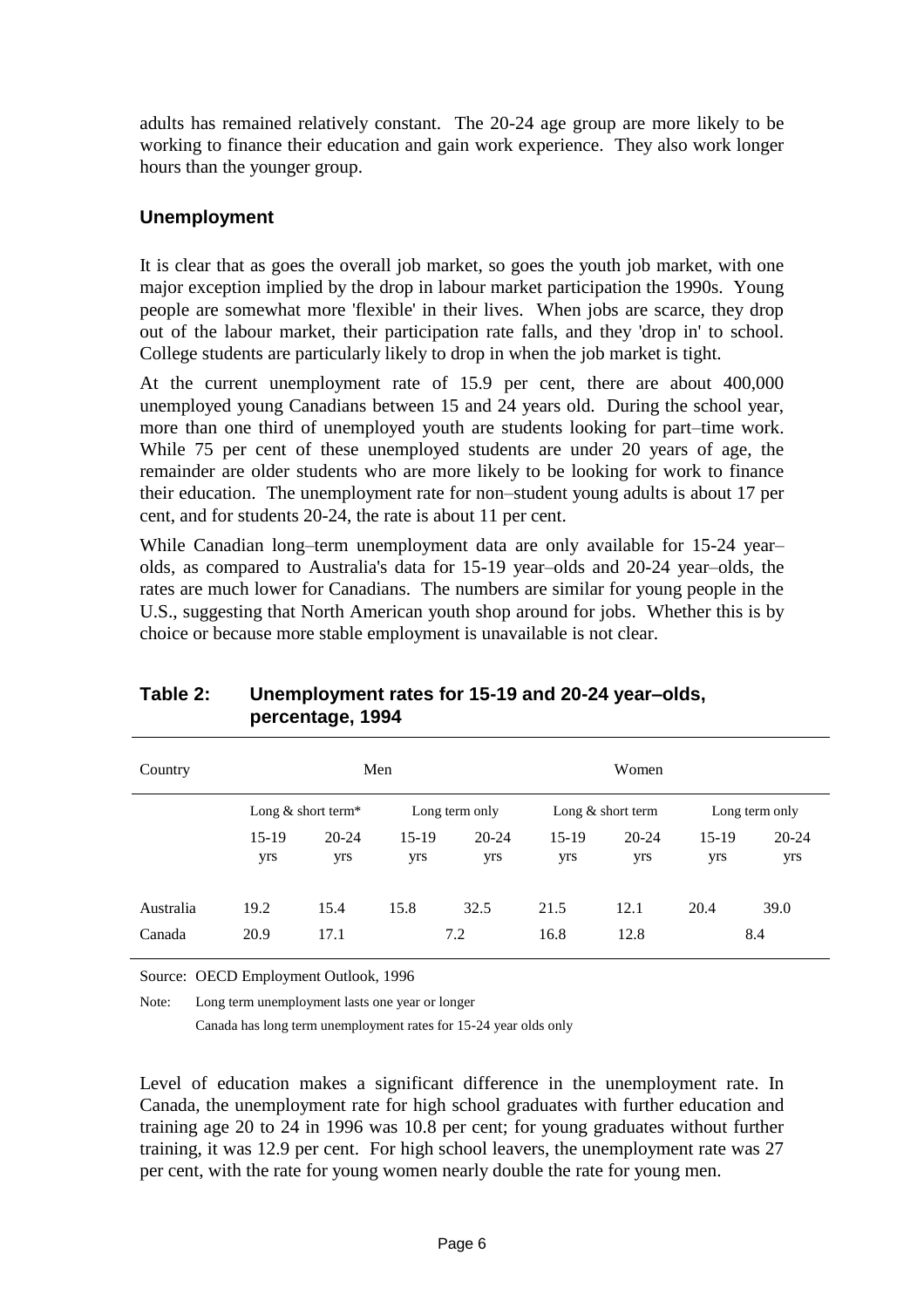Aboriginal youth face significantly greater challenges. Although there are limitations in the data for Aboriginal people, we do know that:

- Although their educational attainment is increasing, only 30 per cent of Aboriginal youth between 18 and 20 years graduated from high school in 1991, compared to 63 per cent for all 18-20 year olds that year.
- The unemployment rate for Aboriginal youth living off-reserve is roughly 10 per cent higher than the rate for other youth. The unemployment rate for on–reserve youth is close to 80 per cent.
- Four hundred thousand Aboriginal youth will enter the labour market over the next 25 years. Given that 65 per cent of the Aboriginal population is under 29 years of age, and that Aboriginals represent the fastest growing segment of Canada's youth population, this is a pressing issue.

In the short-term, however, education alone will not bring down the unemployment rate among young workers. And government programs to increase the employability of young Canadians have had mixed results. In the meantime, policies that increase demand are more likely to help young unemployed workers than labour market policies, especially where moving to other parts of the country is not an option. The most effective tool will be a thriving economy.

### **Investment in education**

Canada is one of the highest investors in the OECD countries. We are especially supportive of post-secondary education, spending 2.6% of GDP (roughly C\$15,000 per head). Australia spends 2.0% and the OECD average is 1.5% of GDP. Spending at this level shows the importance we attach to producing very highly skilled university and college graduates who can contribute to bottom-line results soon after beginning work. It also reflects our conviction that participating in university and college programs has great social benefits to individuals and society.

There seems to be a difference in timing of education participation. Tables 3 and 4 show that Australia has a higher rate of participation overall for 5–29 year olds, and for people 30+. For those 30+, participation in post–secondary education in Australia is more than double that in Canada, 10.6 per cent and 4.4 per cent, respectively. Australia appears to be doing a relatively good job of giving its mature adults access to advanced education programs, and Australians are responding.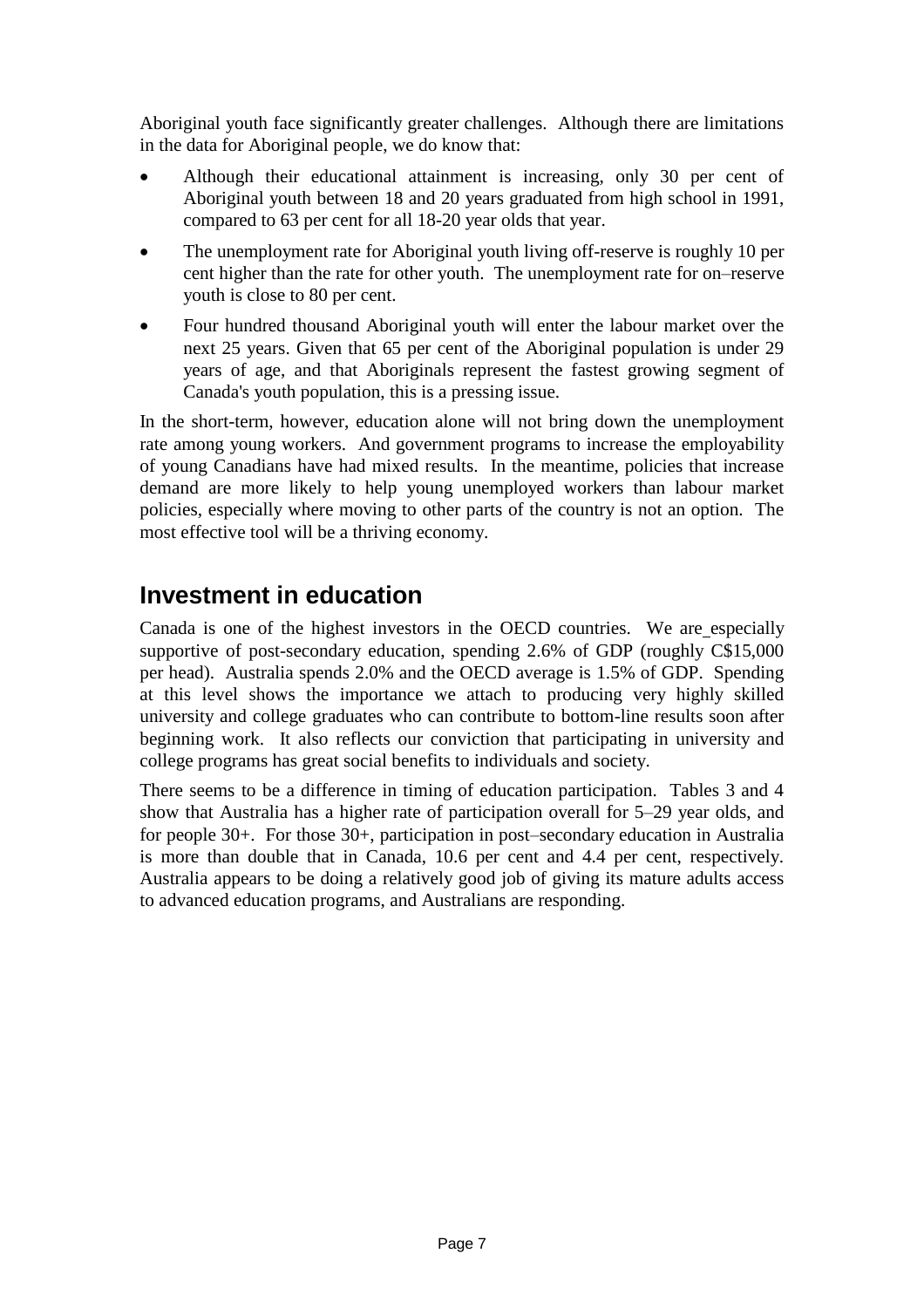|                     | Enrollment 5-29 | Enrollment 30+ |
|---------------------|-----------------|----------------|
| Australia           | 75.6            | 10.6           |
| Canada              | 67.8            | 4.4            |
| <b>OECD</b> Average | 61.3            | 2.7            |

#### **Table 3: Education enrollment, Australia and Canada, percentage, 1995**

Source: Education at a Glance, OECD Indicators 1997, pp.139-140

In The Conference Board of Canada, 1998

A higher proportion of young adults is enrolled in post-secondary education in Canada than in Australia. The OECD reports that in 1995, 37.9% of 18-22 year olds and 21.7% of 22-25 year olds were enrolled in post-secondary education. This compares with 29.8% and 14.1%, respectively, for the same age groups in Australia.

Because of our high enrollments and graduation rates, Canada produces as many highly skilled graduates as our competitors with much larger populations. However, our advantage may be slipping, if recent declines in enrollment rates continue.

#### **Table 4: Full time enrollment of students aged 18-21, 22-25, post– secondary education, Australia and Canada, percentage, 1995**

|                               | Enrollment 18-21 | Enrollment 22-25 |
|-------------------------------|------------------|------------------|
| Australia                     | 29.8             | 14.1             |
| Canada<br><b>OECD</b> Average | 37.9<br>21.1     | 21.7<br>15.5     |
|                               |                  |                  |

Source: Education at a Glance, OECD Indicators 1997, p.172

In The Conference Board of Canada, 1998

Canada's post–secondary graduation record has long been the best in the world. Today, more people aged 25–64 have successfully completed university and college programs in Canada than in any other country in the world. It is still true that if you graduate from secondary school in Canada in 1998, you are much more likely to gain a post–secondary qualification than in any other country except the United States. In the past, this high graduation rate has helped Canada's businesses by providing them with a larger domestic pool of highly qualified employees who could create value– added products and services than was available to competitors in other countries.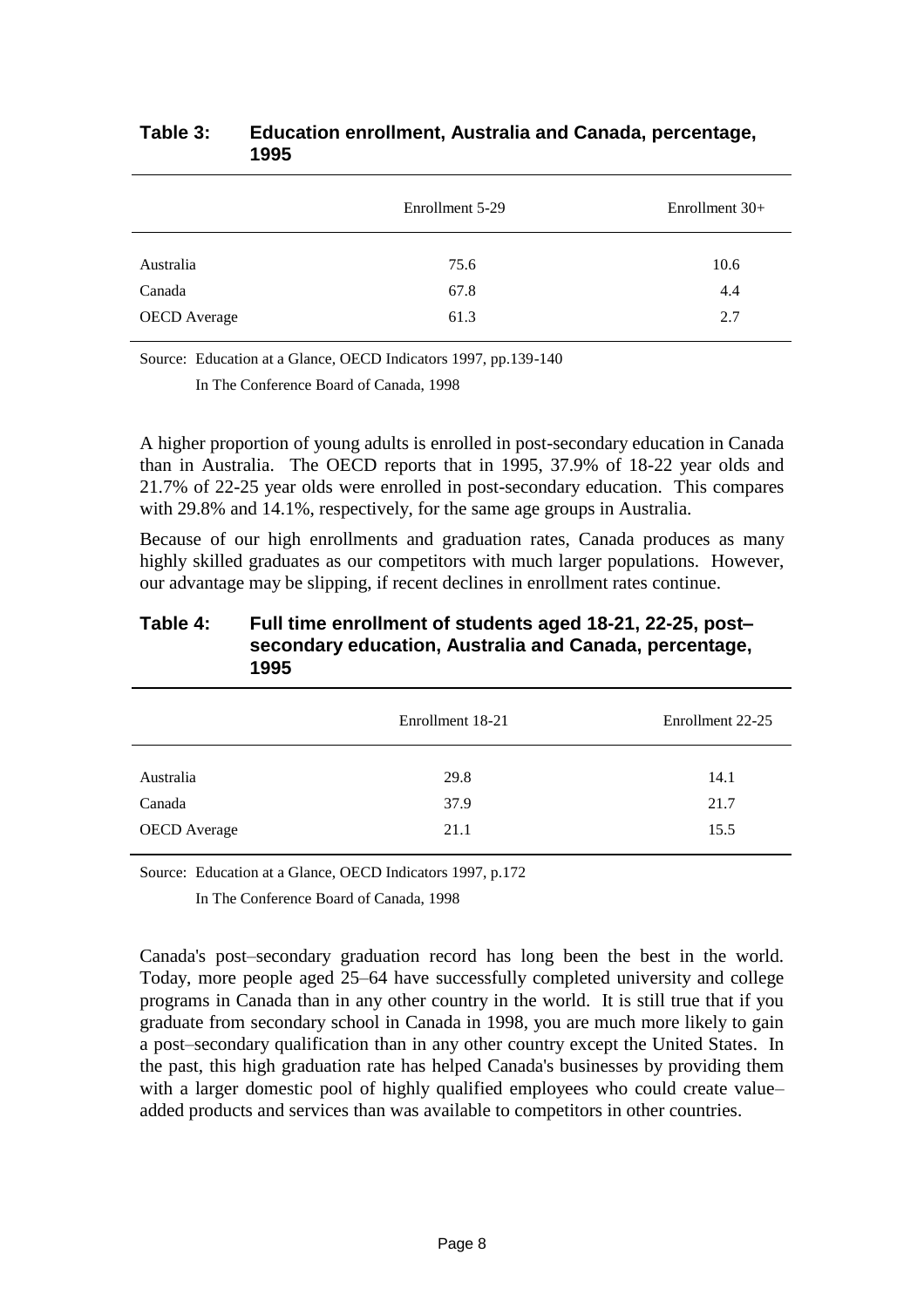|                     | Secondary school | Post-secondary |
|---------------------|------------------|----------------|
| Australia           | 52.8             | 24.3           |
| Canada              | 75.2             | 46.9           |
| <b>OECD</b> Average | 59.7             | 21.9           |

### **Table 5: Completed education, 25-64 year olds, Australia and Canada, percentage, 1995**

Source: Education at a Glance, OECD Indicators 1997, p. 11

In The Conference Board of Canada, 1998

### **The influence of schooling on young adult life**

In both Australia and Canada, for people of all ages, educational attainment, labour force participation and employment are highly correlated—education means jobs. A secondary school dropout in Canada is three times more likely to be unemployed than a university graduate, and will earn significantly less over his or her lifetime.

|            | Australia | Canada | <b>OECD</b> |
|------------|-----------|--------|-------------|
| Elementary | 66        | 61     | 63          |
| Secondary  | 81        | 79     | 80          |
| College    | 84        | 84     | 87          |
| University | 89        | 89     | 89          |
| All levels | 75        | 78     | 75          |
|            |           |        |             |

### **Table 6: Education attainment and labour force participation rates, 25-64 year olds, Australia and Canada, percentage, 1995**

Source: Education at a Glance, OECD Indicators 1997, p.245

In The Conference Board of Canada, 1998

A highly educated individual either country is unlikely to be unemployed or to stay unemployed for long, compared with someone who is poorly educated. But the situation for people without post–secondary education is significantly better in Australia.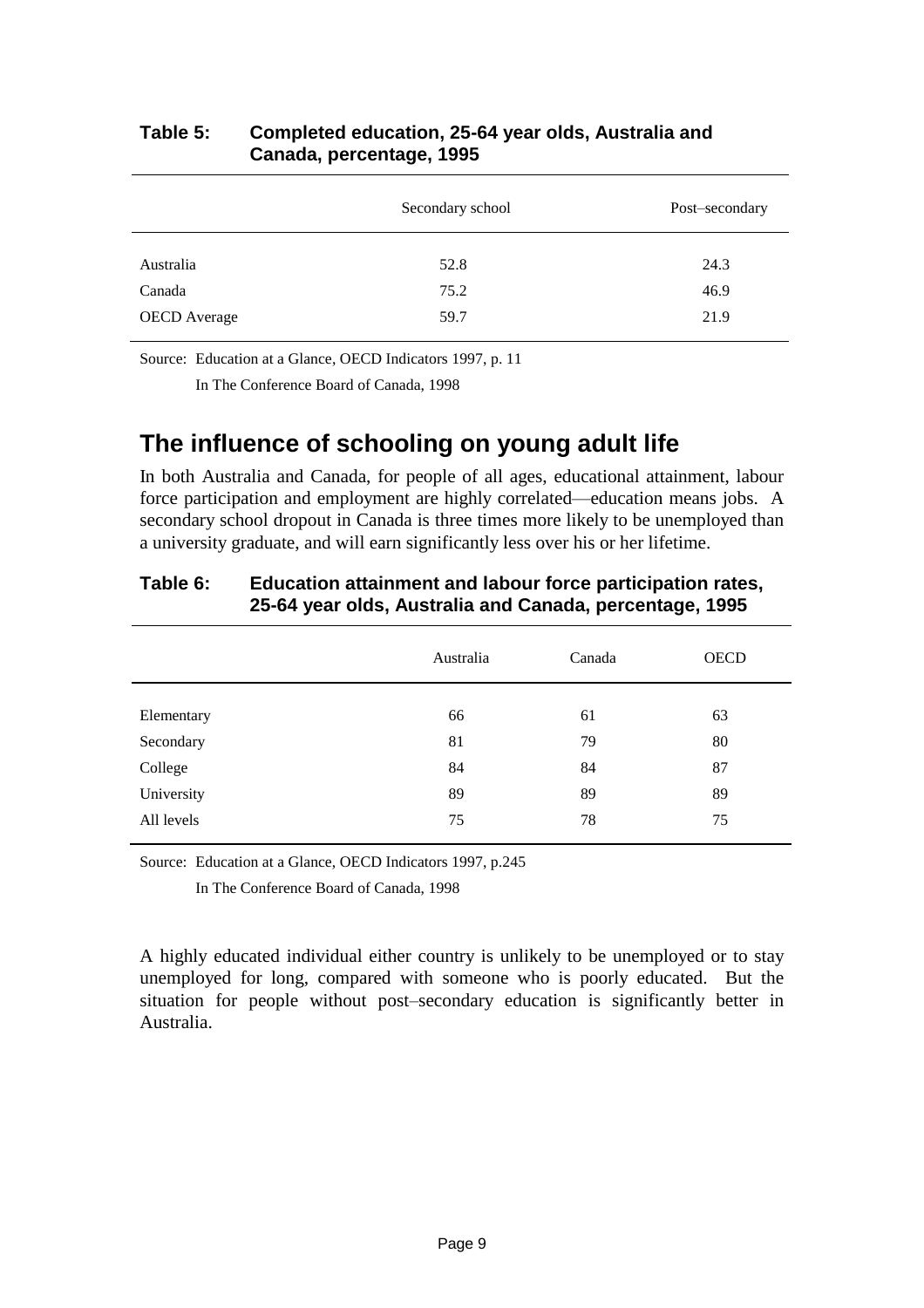| Level of<br>attainment | Australia %<br>unemployment | Canada %<br>unemployment | OECD %<br>unemployment |
|------------------------|-----------------------------|--------------------------|------------------------|
|                        |                             |                          |                        |
| Elementary             | 8.5                         | 13.0                     | 10.1                   |
| Secondary              | 6.2                         | 8.6                      | 7.0                    |
| College                | 5.1                         | 7.5                      | 5.6                    |
| University             | 3.3                         | 4.6                      | 4.0                    |
| All levels             | 6.6                         | 8.3                      | 7.3                    |
|                        |                             |                          |                        |

#### **Table 7: Education attainment and unemployment rates, 25-64 year olds, Australia and Canada, percentage, 1995**

Source: Education at a Glance, OECD Indicators 1997, p.251

In The Conference Board of Canada, 1998

The vast majority of Canadian college and university graduates have full-time employment within two years of graduating, even though they may have started out on short–term contracts. Table 8 shows the educational and labour market situation of the 1990 graduates 5 years after graduation.

| 1990 graduates               | Trades/<br>Vocational | College        | University |
|------------------------------|-----------------------|----------------|------------|
| Full time work               | 69                    | 78             | 80         |
| Part time work               | 10                    | 11             | 9          |
| Unemployed                   | 12                    | 6              | 6          |
| Not in the labour force.     | 7                     | $\overline{4}$ | 5          |
| Directly related job         | 41                    | 44             | 34         |
| Partly related job           | 44                    | 48             | 60         |
| Same employer in 1992 & 1995 | 41                    | 52             | 49         |
| Pursued other studies        | 41                    | 47             | 58         |

#### **Table 8: Education and labour market situations of 1990 graduates in 1995, percentage**

Source: HRDC and Statistics Canada, The Class of '90 Revisited, 1997.

In The Conference Board of Canada, 1998

Not surprisingly, there are important differences by field of study. Employment and earnings prospects are strong for college and university graduates in engineering and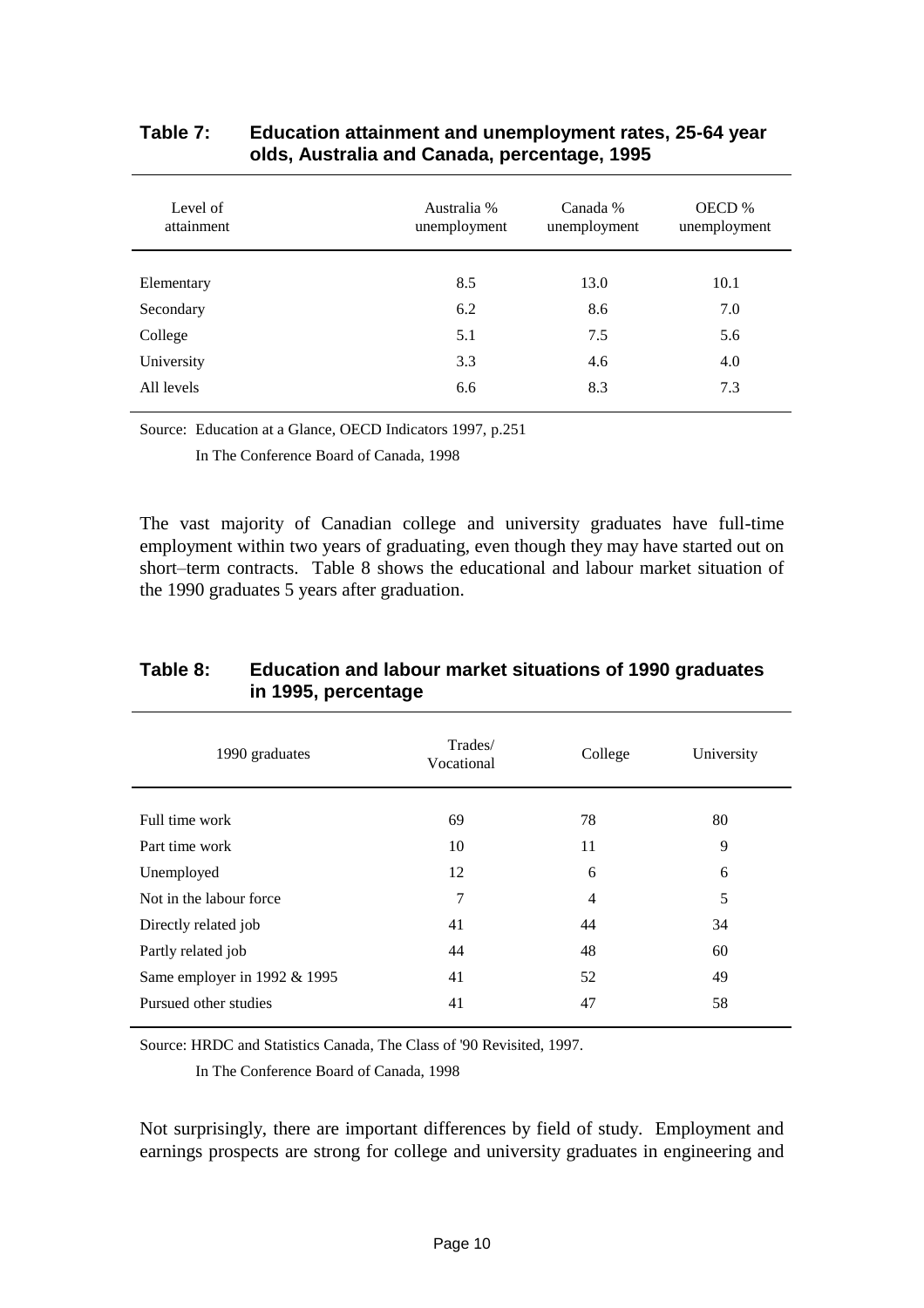technology, commerce, education and health, and relatively weak for graduates of fine arts, humanities and social sciences.

#### **Are we equipping young adults with an appropriate skills base?**

An appropriate, relevant skills base can be a moving target, and preparation for work is only one goal of education. The Conference Board recognized these two realities when we set out to respond to the question of educators, 'What are employers looking for?' Through research and consultation with employers of all types and sizes, we developed an Employability Skills Profile that identifies generic academic, personal management and teamwork skills that are required in every job.

This employability skills profile has been adopted and is used in every jurisdiction in the country, both in curriculum and in engaging industry in partnerships with education. But we face some major problems in achieving these outcomes.

### **Literacy skills are not high enough**

Literacy levels define the capability of our labour force to perform skilled work and therefore our ability to compete internationally. The latest International Adult Literacy Survey revealed that Canada's adult population's literacy skills are only average among competitor nations: 44 per cent of tested adults had level 2 literacy or lower. It also showed some polarization.

Adults who lack literacy skills find it hard to get and keep a job and this affects their personal income. Over a lifetime, males with high literacy skills will make C\$585,000 more than males with low literacy skills, on average. Highly literate females will earn C\$683,000 more than those with low literacy skills.

Highly literate people earn more because their literacy skills greatly benefit their employers, who reward them accordingly. The benefits to employers include increased output and quality of products and services, higher employee retention and lower absenteeism, reduced error rate and wastage, a better health and safety record, and increased customer retention. All of this improves the bottom line.

#### **Science and mathematics test results are modest**

 $\overline{a}$ 

The predicted evolution of the world economy points to a long-term problem: an ongoing shortage of critical skills in science and technology. The job growth in science and technology is very real: in 1992, science occupations accounted for only 3.8 per cent of Canadian jobs.<sup>4</sup> In the five following years, they accounted for 12.4 per cent of new jobs, with more than half of these appearing in 1997.

<sup>&</sup>lt;sup>4</sup> Science occupations include chemists, geologists, physicists, mathematicians, statisticians, architects and engineers.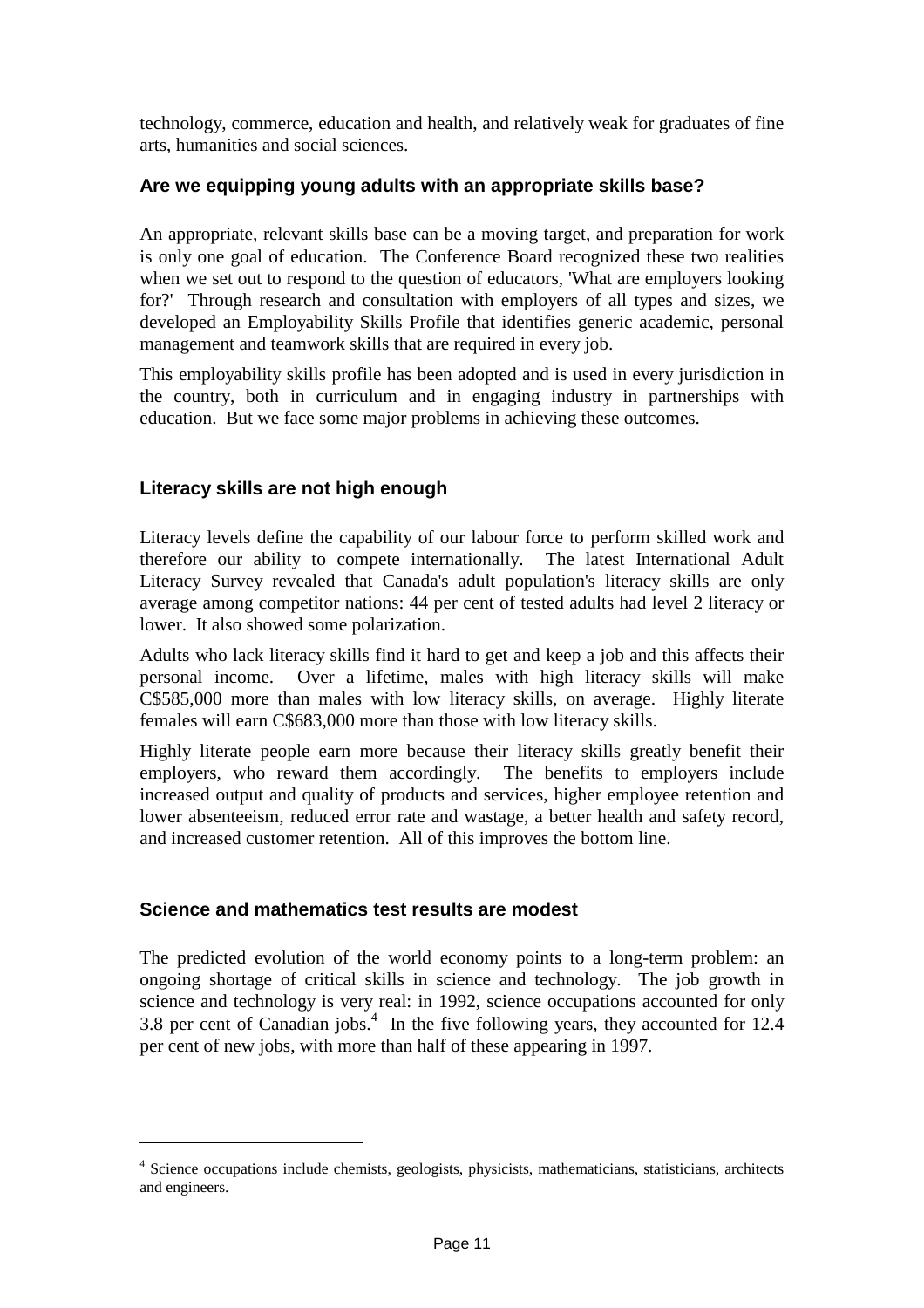The supply side will need to respond, and the responses will take many years and involve changes in attitudes and values. Nothing indicates now that Canadian education systems are adapting to meet these new demands of industry.

International tests provide extensive information about how well Canadian students match up to students in competitor nations around the world. TIMSS, the Third International Mathematics and Science Study, is one of the most important of these tests.

Last year's TIMSS test results for grade eight students revealed that Canada's students are only moderately successful in acquiring basic science and mathematics knowledge and skills. The results disturbingly showed that high levels of student learning in mathematics and science in the formative, elementary school years do not match our heavy investment in education.

Current TIMSS results for final year secondary school students are not much better. The tests, which in Canada included grade 12 students and Ontario OAC students, had four major components. The first and second evaluated the mathematical and scientific knowledge and ability of all students leaving secondary school, the third assessed students taking advanced mathematics courses, and the fourth evaluated students taking courses in grade 12 physics.

It is small consolation to know that Australian students scored about the same or slightly better than Canadian students on these tests.

For both Australia and Canada, these results imply that we will be hard pressed in future to expand our pool of skilled tradespersons, technologists, engineers, physicists, mathematicians and other scientists to meet our growing need for highly– skilled graduates in these areas.

#### **Science and technology still account for only 17 per cent of graduates**

Despite the current requirements for scientific and technological skills in the job market, Canadian students are not opting in great numbers for science and technology training. In this most-demanded category, we are at only 17 per cent of all postsecondary graduates, and this percentage has not changed since 1986.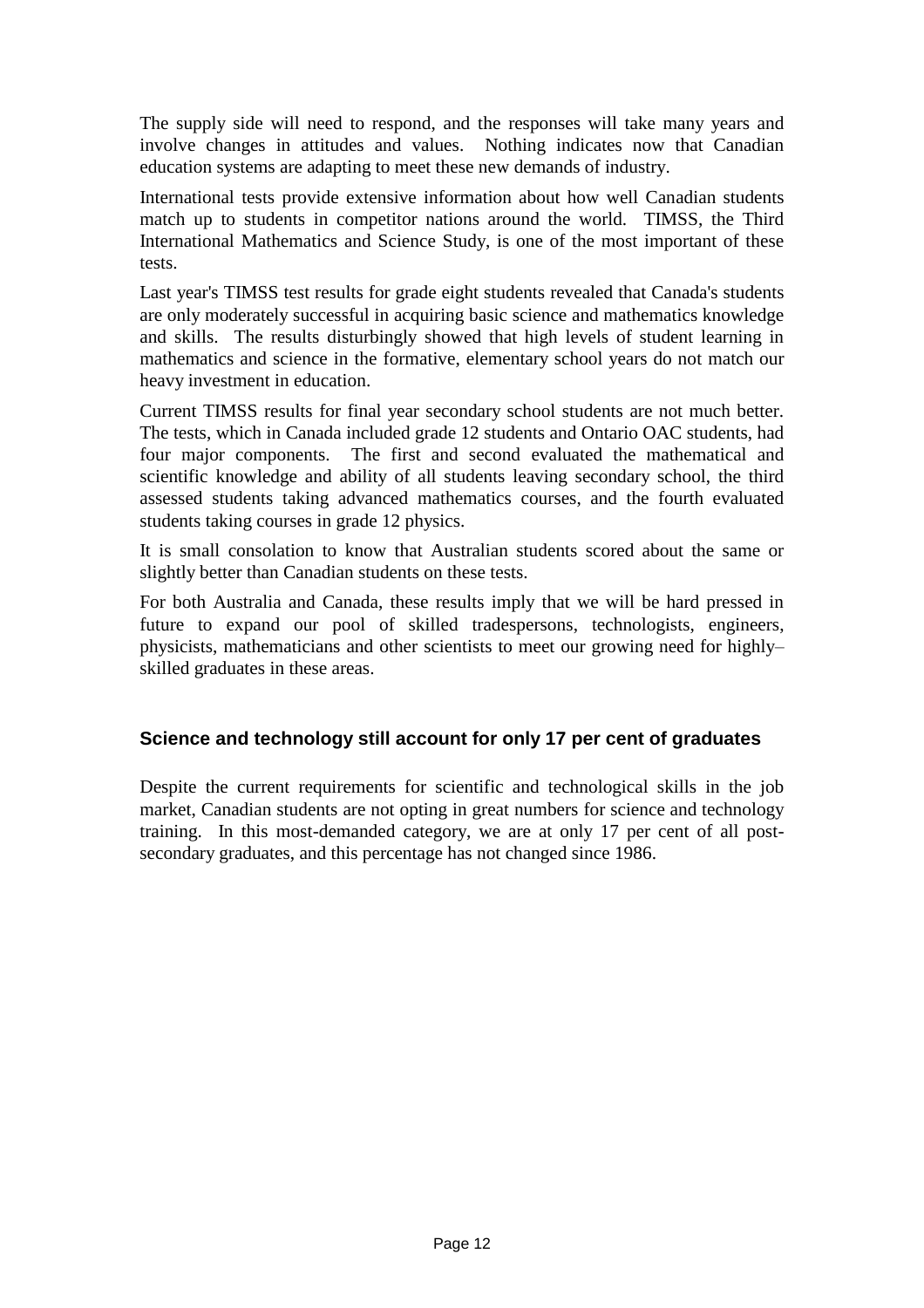| Australia % | Canada %       | <b>OECD</b> |
|-------------|----------------|-------------|
| 15          | 7              | 11          |
| 11          | 8              | 10          |
| 4           | $\overline{4}$ | 3           |
| 7           | 8              | 15          |
| 26          | 18             | 24          |
| 38          | 56             | 37          |
|             |                |             |

#### **Table 9: University degrees awarded by subject area, percentage**

Source: OECD, Education at a Glance, OECD Indicators 1997, p.340.

In The Conference Board of Canada, 1998

For non-university graduates aged 20-29, the most popular fields continue to be engineering and applied sciences, trades and technologies. However, there is no shift to science and technology at university level. The top field of study continues to be the social sciences and humanities, followed by commerce, management and business administration. These educational choices will not serve students well if the trends we observe in the labour markets continue as expected.

This highlights a major area of concern in post–secondary education: our continuing failure to attract enough students into university science and mathematics programs whose graduates are in very high demand in Canada's workplaces. We produce nearly 50 per cent more humanities graduates than Australia. While humanities graduates offer a wide range of valuable skills to employers, the imbalance in numbers within each subject area is putting pressure on our ability to grow businesses and create jobs in areas with the greatest potential for growth, especially to service international markets.

The issue is exacerbated by the willingness and ability of our competitors, especially the United States, to compete for subject specialist university graduates in science and mathematics.

### **More women are graduating in technology subjects—they will get the jobs**

Women represent an increasing proportion of post–secondary graduates in Canada. The largest increase among women is in the engineering and applied sciences—109 per cent—indicating that the multi-stakeholder strategies implemented over the last 15 years to increase awareness of science and technology among young girls may be paying off. More women than ever are making the right career choices, as engineering, along with health sciences, continues to provide the highest paying jobs for graduates.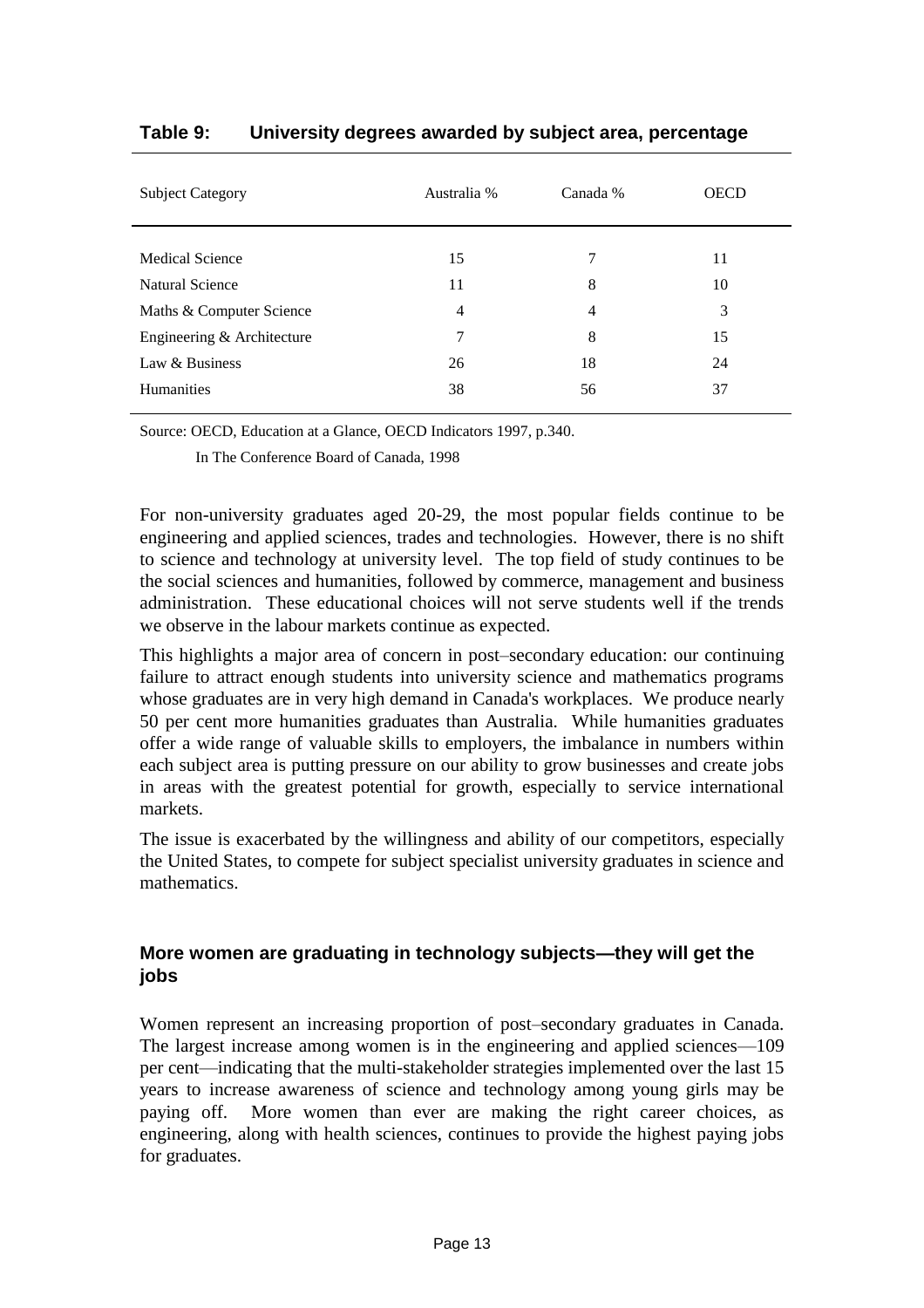Not only is there a smaller increase in science and technology graduates between 1986 and 1996, but some data indicate that institutions graduate scientists in areas where jobs are scarce while not graduating enough students for jobs in high demand. For instance, the unemployment rate for graduates in applied sciences (such as agriculture, biophysics and wildlife management) in 1982, 1986 and 1990 ranged between 13 and 15 per cent two years after earning their first degree, while the jobless rate for computer science graduates in those same years, also two years after their first degree, ranged from 4 to 6 per cent.

The proportion of computer science graduates as a share of all graduates has not grown between the early 1980s and the early 1990s. Given all the hype around the growth of this sector and the high salaries that are offered we must look for other reasons for the lack of increase. One that suggests itself is the inherent difficulty and demanding nature of this discipline; another is the lack of sufficient spaces for qualified students in our institutions of higher learning.

| <b>Subject Category</b>            | Total   | % change | Males   | % change | Females | % change |
|------------------------------------|---------|----------|---------|----------|---------|----------|
|                                    |         |          |         |          |         |          |
| All fields                         | 721,885 | 31       | 314,325 | 17       | 407,130 | 43       |
| Education                          | 99,265  | 39       | 26,390  | 43       | 72,875  | 38       |
| &<br>humanities<br>social<br>Arts, |         |          |         |          |         |          |
| sciences                           | 277,640 | 40       | 105,450 | 32       | 172,185 | 53       |
| Business administration            | 128,130 | 22       | 63,995  | 6        | 64,135  | 44       |
| Agriculture, biology               | 41,740  | 9        | 17,425  | $-3$     | 24,310  | 20       |
| Engineering                        | 64,625  | 21       | 50,445  | 8        | 14,185  | 109      |
| Health                             | 54,310  | 25       | 15,350  | 24       | 38,960  | 25       |
| Maths, physical sciences           | 55,330  | 19       | 35,270  | 13       | 20,060  | 31       |

#### **Table 10: University graduates aged 20-29 by field of study, 1986-96, Canada**

Source: Statistics Canada, The Daily, Tuesday, April 14, 1998.

In The Conference Board of Canada, 1998

While the Canadian higher education system demonstrates some responsiveness to private sector demands, it continues to fail to adapt rapidly enough to the changing needs of industry. This is where business steps in, taking initiative in the areas of inhouse training, co-operative ventures, and apprenticeship programs.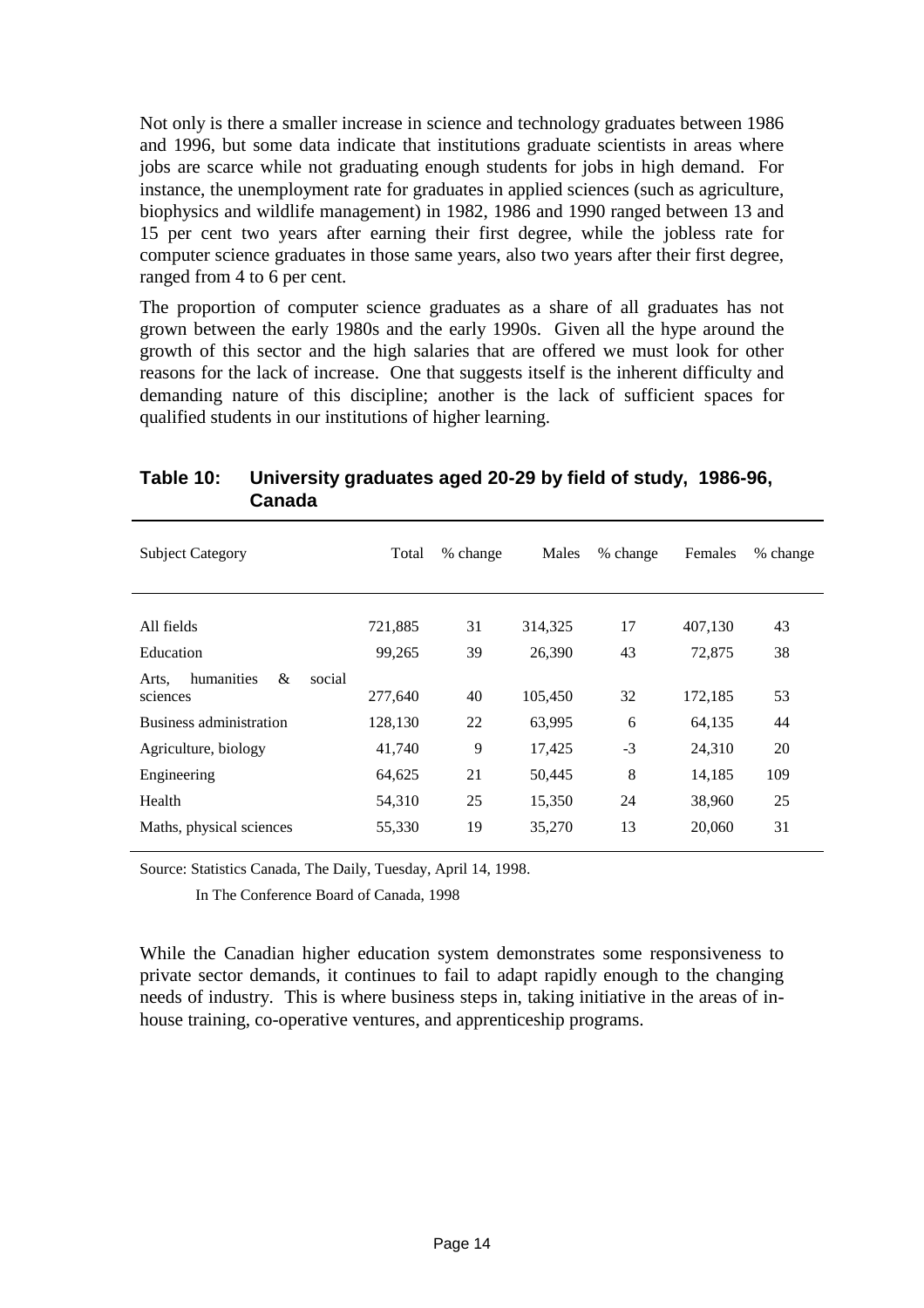### **Managing scarce skills is a priority**

When natural resources become scarce, companies pay attention to their management in order to reduce waste and optimize existing resources. The scarcity of skills demands increased attention to recruitment, retention and development.

Companies that are seen by graduates as 'employers of choice' have a built-in advantage over the competition. Such firms are characterized by:

- Clarity of focus
- Great technologies
- Good projects
- Career prospects
- Excellent human resources practices
- Robust partnerships with educational institutions
- Good corporate citizenship.

It is obviously unwise to discount the role of basic pay and taxation in young people's choices of where to work. But once the financial side is addressed, employers must realize that the quality of their human resource management and the technical challenges they provide are critical factors. It is unproductive to hire the best and have them supervised by poor managers.

### **What do young workers think?**

The Australian Centre for Industrial Relations Research and Teaching (ACIRRT) points out that the limited labour market research on young adults is scarce, and that what is available tends to focus on the growing insecurity of employment and increasing unemployment rates. The ACIRRT paper explores how an increasingly competitive employment market is affecting the attitudes and experiences of young workers.

While there are no Canadian data available for a direct comparison, a recent study by the Canadian Federation of Independent Business (CFIB), which represents small and medium enterprises, sheds some light on the attitudes and expectations of young adults in Canada.

The CFIB conducted a series of surveys with 10,252 small– and medium–sized business owners, public opinion polling of 600 young adults between the ages of 18 to 25 and a set of focus groups with a wide range of young adults in varying stages of their school–to-work transition. Those in the focus groups were involved in, or had recently completed, some form of post-secondary education whereas the polled youth incorporated a wider range of educational backgrounds, including those who had not completed high school up to those with postgraduate experience.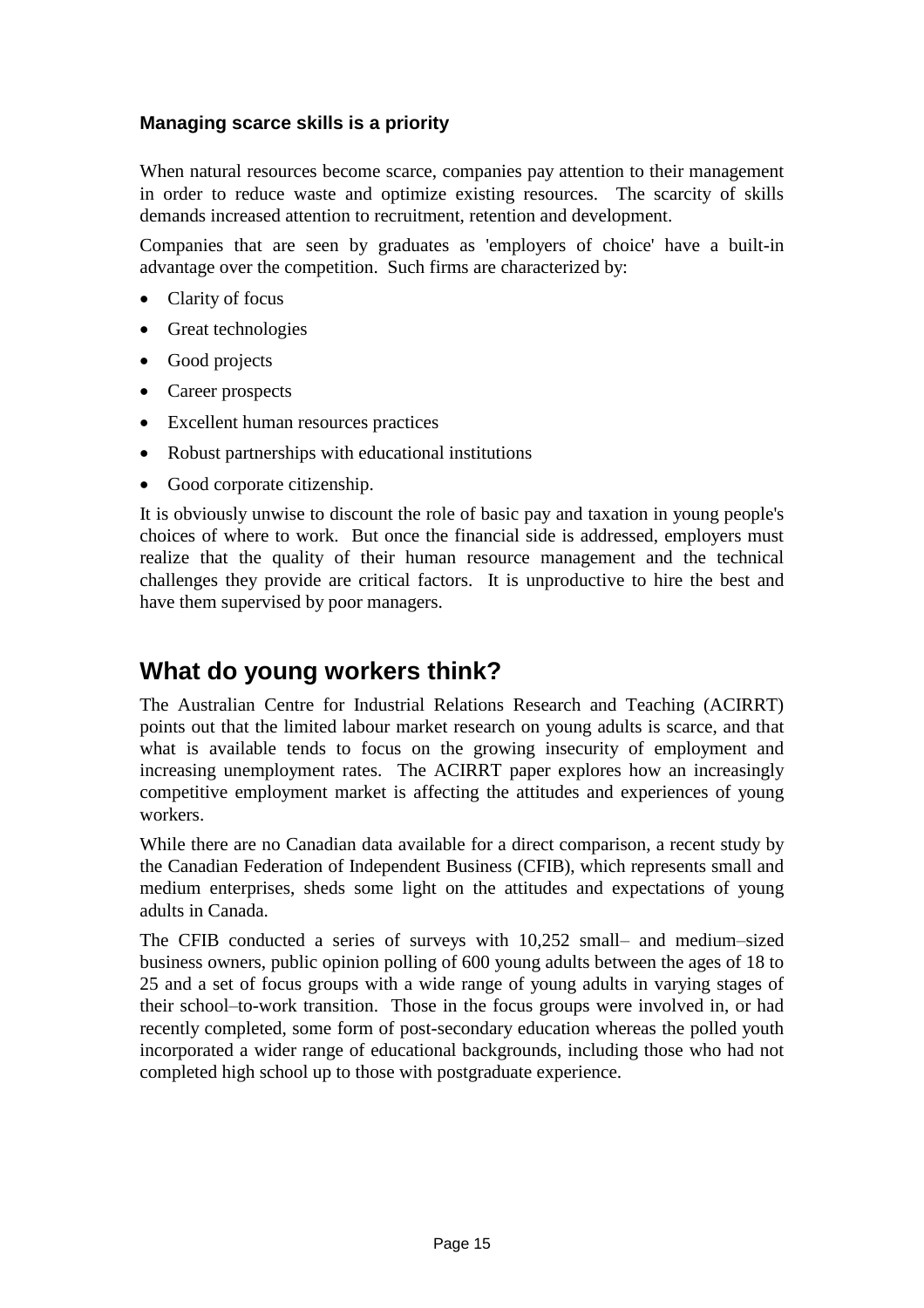### **Young adults are optimistic and willing to take responsibility**

The study found that young adults are optimistic and willing to take responsibility, although they tend to be more positive about their own job prospects than they are of youth in general. More than 65 per cent of respondents rated their own job prospects higher than they rated the prospects for young adults in general, and another 19 per cent see themselves at the same level. Young adults typically rated their future job prospects at 7 or 8 out of 10, while other young adults in general are seen as having prospects of only 5 or 6 out of 10.

The study found that young adults see themselves as the ones with the primary responsibility to make the successful transition into the work force. They do not wish to have their career responsibilities taken over by others.

When asked what could be done to improve their opportunities at finding work, the young adults in this study overwhelmingly stated further education and upgrading their skills. This view is somewhat contradictory, however. They also put much of the blame for youth unemployment onto schools, stating that schools have not properly prepared them for the work force yet selecting schools as the 'best solution' to better prepare themselves for future employment.

Small business was identified as a source of good jobs, because of the dynamism and growth of smaller businesses and the greater opportunities to 'get involved', 'provide ideas', 'be valued', and 'make a difference'. This is consistent with the Conference Board's findings regarding the management of scarce skills.

Both the young adults and small businesses in the study agreed that employers have a role to play in assisting youth gain employment. The young adults do not expect business to simply hire them, nor do they believe that employers are responsible for the problem of youth unemployment. They have greater expectations of employers than of government, expecting employers to create opportunities for youth to gain experience through such initiatives as co-op education, on–the–job training, contract work or trial placements.

#### **Where the jobs are being created**

It is widely recognized that small businesses are major job creators in the Canadian economy. Their ability to create jobs for youth is no less important.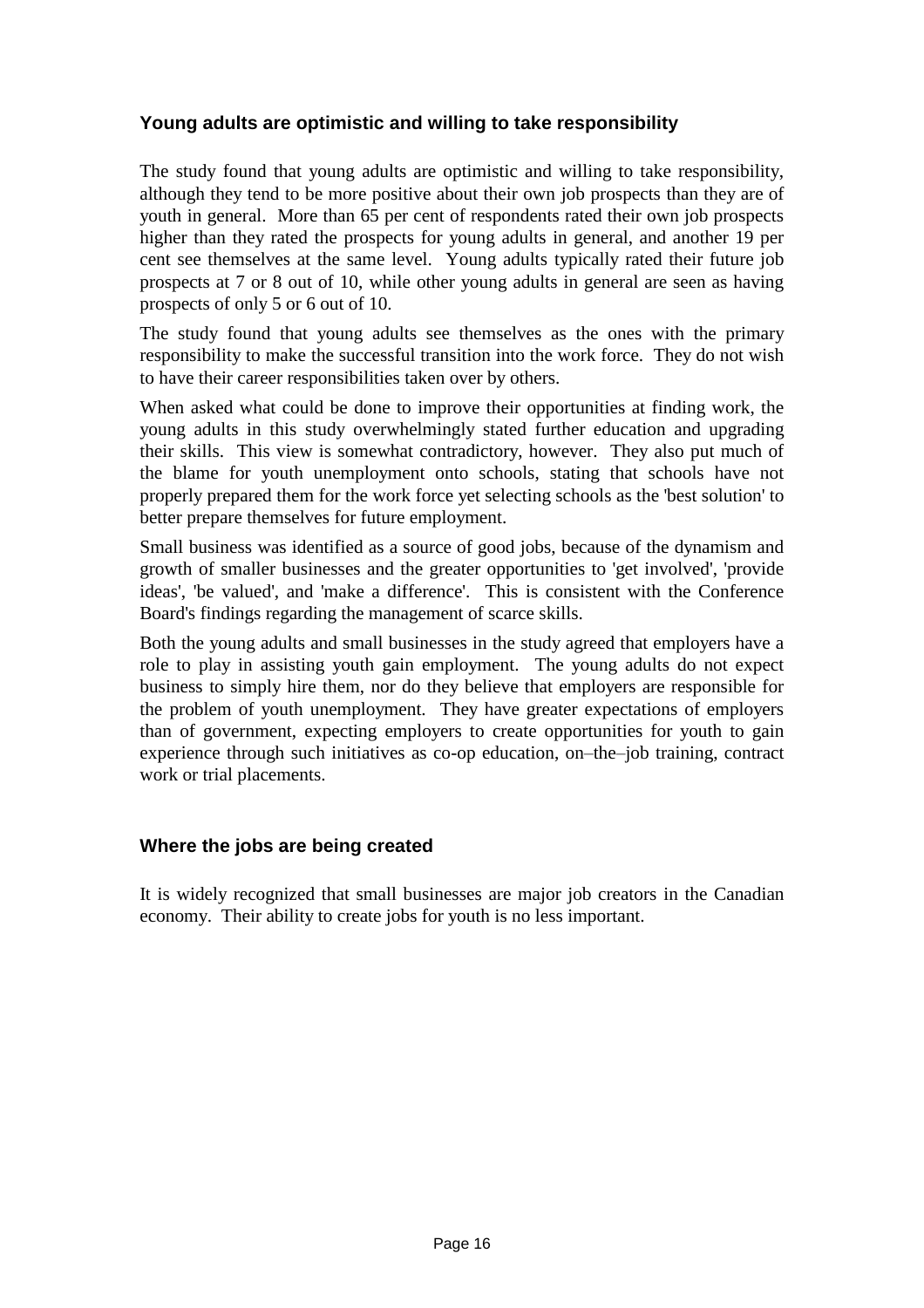### **Table 11: Youth share of employment by age of firm**

| Age of firm         | Youth percentage of work force |
|---------------------|--------------------------------|
| Less than 1 year    | 32.0                           |
| 2 to 4 years        | 25.1                           |
| 5 to 10 years       | 21.2                           |
| 11 years and older  | 16.6                           |
| Source: CFIB, 1998. |                                |

New firms are likely to have twice the proportion of young employees compared to older businesses, implying that a healthy business creation environment will also generate additional employment opportunities for youth.

The greatest predictor of whether a business will hire youth in the future is whether they have had a good experience with hiring youth in the past. Other significant drivers include:

- Industry sector. Certain sectors will hire youth more readily than others.
- Expectations of firm's future growth. If the firm expects to do well, they are more likely to hire youth.
- The number of youth currently employed by a firm. The more youth they have, the more likely they will hire more.

### **Conclusion and implications**

Three years ago, the Conference Board began to benchmark Canada's performance against Australia and five other OECD countries. On the economic front, Canada has lost ground during the 1990s, while Australia has led a relatively charmed life.

Structural changes in the labour market pose challenges for young adults in both countries. Skill and education requirements are rising and there is an increasing premium on relevant work experience.

We need a combination of strategies that:

- Improve the general labour market, since improvements in the general labour market would likely have a much greater impact on youth employment than specific youth measures.
- Encourage young people to stay in school as long as possible while improving the employability skills they receive through the education system.
- Foster innovation and systemic change in education systems. In Canada, that could mean, for example, major expansion of co–operative education, or adoption of the Australian approach to enterprise and vocational education.
- Engage employers and others in the community. Providing students with opportunities to gain skills through experiential learning greatly strengthens the connections between work and learning.